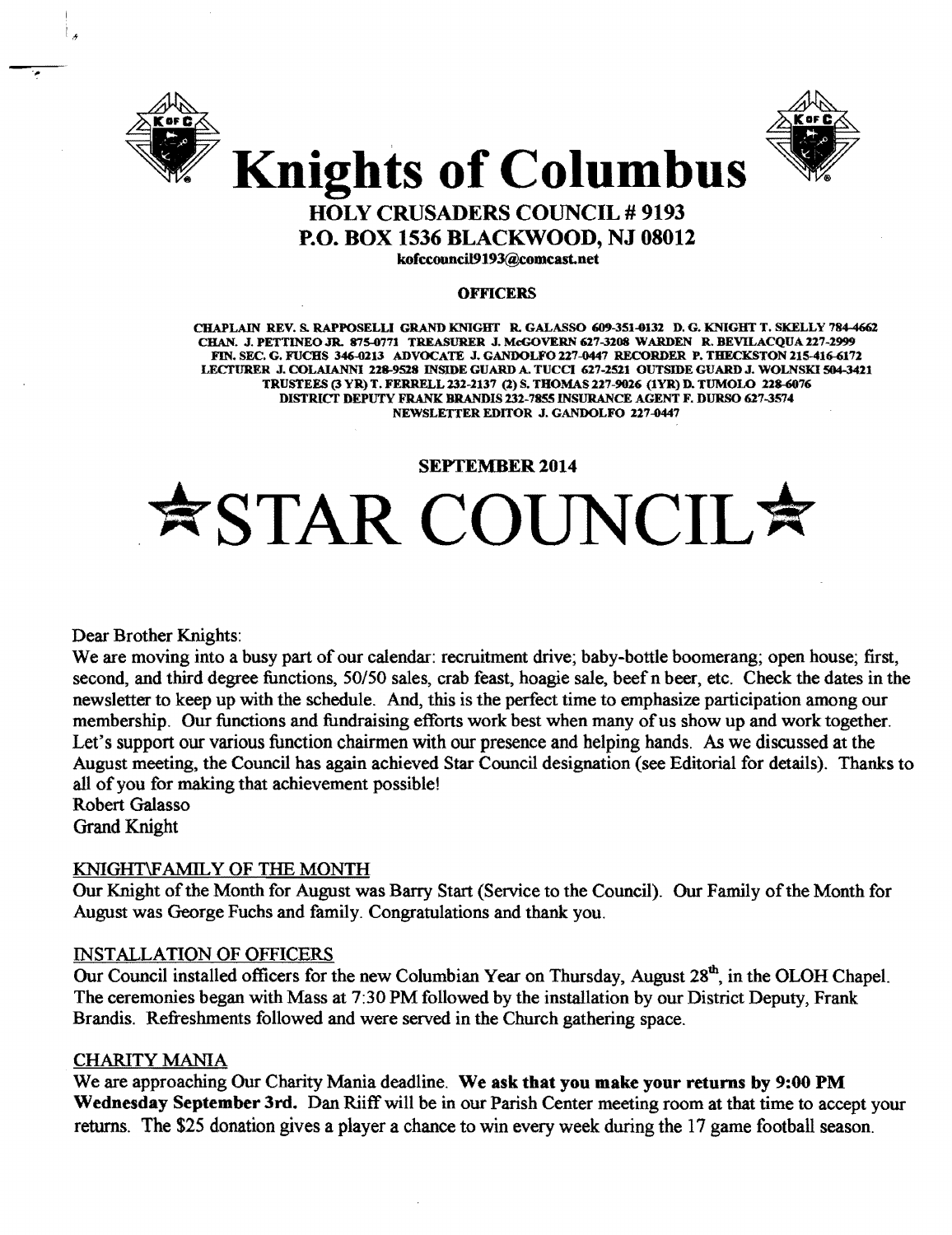#### MEMBERSHIP DRIVE

During the weekend of Sept. 13-14, we will be holding our first membership drive of the new Columbian Year. We are pleased that more of you are bringing in new members. These must be Catholic men, over 18yrs. All of you have relatives, friends or neighbors that meet these qualifications. This is the time to bring them in. We all share in this responsibility, not just our Worthy Membership Director. We will follow this up with an Open House (Sept.  $18^{th}$ , 7 PM) and a First Degree (Tues. Sept  $23<sup>rd</sup>$ , 8 PM) both in the Parish Center.

#### COUNCIL PERSONNEL CHANGES

HaVIng been appointed District Deputy, Frank Brandis resigned his Council position as 3yr Trustee. This created a vacancy in that position and Tim Ferrell was elected to fill that position, creating a vacancy in the position of Warden. Rich Bevilacqua was elected Council Warden.

#### BABY BOTTLE BOOMERANG

On Sept. 13-14 after all the Masses we will be participating in this Pro-Life fund raiser. It's an easy one. We will leave the basket of baby bottles in the Church gathering space (a request for a donation is in the bottle) and pick them up the following week.

#### CHAPLAIN'S CORNER

If God has blessed us with generous provisions, we should be willing to share some of these gifts with others who are in need. God perhaps permits so much poverty in order that those who are well provided for may have the opportunity to help others, as God has helped them. This would be the life worthy of a real Christian, as recommended by St. Paul-a life that tends to unite other people of God under the one Father of us all.

#### THE PRINCIPLE OF CHARITY

The Knights of Columbus announced that it is establishing a fund to assist those - particularly Christians as well as other religious minorities facing a horrific and violent persecution and possible extinction in Iraq and the surrounding

regions. The Knights of Columbus has a long history of providing humanitarian relief and has done so following Sept. 11, 2001; last year's typhoons in the Philippines; Hurricanes Katrina, Rita and Sandy; tornadoes nationwide; flooding in Mexico; and tsunamis in Indonesia and Japan.

#### IN MEMORIAM

Once again it is our sad duty to report to you the passing of a Brother Knight. On August 14<sup>th</sup> Charles "Jerry" Flexon passed away. Please keep Brother Jerry and his family in your prayers.

#### KNIGHTS OF COLUMBUS INSURANCE.

An insurance check-up can be as important as an annual physical. Unlike many other products, you don't just need money to obtain life insurance, longterm care or disability income insurance. You also need good health, and no one knows when your health could change. Did you take time out of your schedule last year to meet with me? If you did, thank you for seeing me and helping secure your fmancial future. I will be in touch with you to schedule your annual review to verify that everything is heading in the right direction. We'll make sure that ifyour goals and budget has changed, your plan still works for you. If you didn't have a meeting with me last year, I hope you will answer my invitation this year. It's a wise idea to have an expert look at your finances. Schedule some time to visit with me, your professional Knights of Columbus insurance agent, and I'll provide an insurance check-up that will quickly identify any gaps in your family's life insurance program. Did I mention my check-up is free of charge? When was the last time you received something for free that could be providing value to you and your family for generations? And I'II come to your house when it fits your schedule. Call me today.

Fred Durso, FICF, Field Agent, (856) 401-3055 Fred.durso@kofc.org

#### COUNCIL WEBSITE

Check out our Council's website at kofc9193.org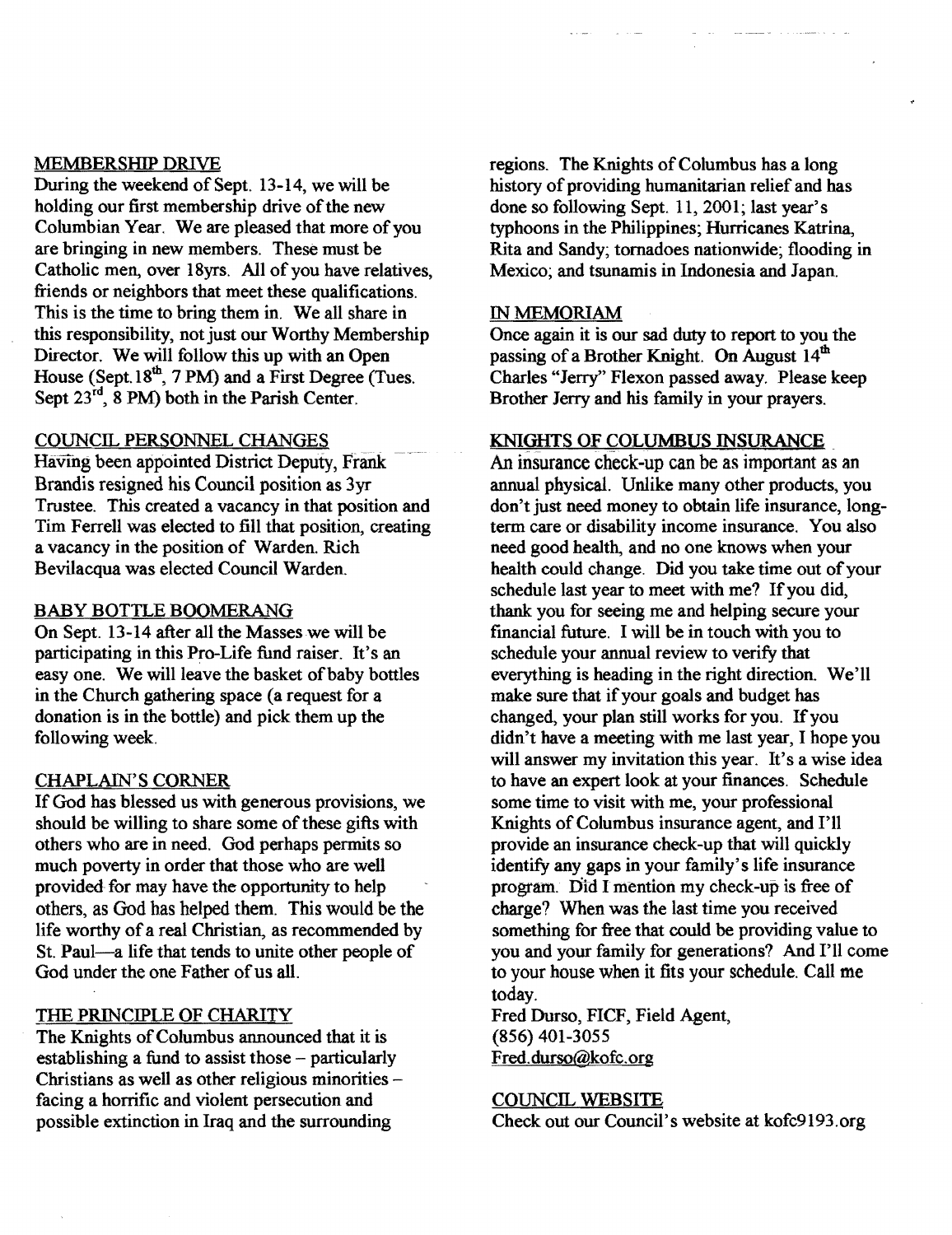for further information and pictures. Also if you enter the password Holycrusaders you will bring up our Council's membership listing. Check your listing for accuracy and if changes are needed, notify John Gandolfo at gandy@comcast.net.

#### FOURTH DEGREE NEWS

The Bishop Schad Assembly will celebrate its' 10<sup>th</sup> Anniversary on Wednesday, Sept. 17<sup>th</sup>, 6 to 9 PM in the Parish Center. All Sir Knights are encouraged to attend and tickets are only \$15 or 2 for \$25. Reservations may be made with Faithful Navigator, Tony Ritz (227-O754) or tritz43@gmail.com.

A  $4<sup>th</sup>$  degree exemplification will be held in Eatontown on Sunday, Nov.  $2<sup>nd</sup>$ . If you are  $3<sup>rd</sup>$ degree and wish to take your  $4<sup>th</sup>$ , contact Tony Ritz for details.

The Bishop Schad Assembly meets on the 3<sup>rd</sup> Wednesday of the month in the Parish Center.

#### FIRST FRIDAY ADORATION

The next Exposition of the Blessed Sacrament will take place in the Our Lady of Hope Chapel on First Friday, September 5th, after the 9:00 AM Mass, continue until 7:00 PM, and close with Benediction. Try to stop in to spend time with the Lord.

#### SEPTEMBER BIRTHDAYS AND ANNIVERSARIES

The following Council members or members of their families will celebrate their birthdays this month: Mike Alibrando, Tara Aversa, Mrs. Mary Badame, Albert Belmont, Kevin Brandis, Pedro Caraballo, Vincent Durso, Mrs. Dolores Gianetti, Al Guarini's son Al, Deacon Mike Harkins, Joseph Infanti, Brian Kehoe, Bob Kline, Ronald T. Lawrence, Charles Layden, Riley Little, Ed Makel, Michael Massaro, Bob Merkt, Ed Michalak, Nick Renn, Tony Ritz, Bob Satterfield, Michael Spinelli, Milton Tucker, Mrs. Ann Urbano, Lou Ursino and John Whalin.

The following members will celebrate their anniversaries: Mr.& Mrs. Al Guarini, Mr.& Mrs. Paul Heim, Mr.&Mrs. Larry Lazo, Mr.&Mrs. Kevin Little, and Mr.& Mrs. Gus Urbano.

CONGRATULATIONS! If we missed someone's birthday or anniversary, please contact John Gandolfo (227-0447) or gandy@comcast.net.

#### COUNCIL WELLNESS NOTICES

Contact Ron Miller (783-6458) or bleuoxrmm@comcast.net.

#### EDITORIAL

Star Council is the highest award for excellence that a Council can receive. It requires the earning of three preliminary awards. A Council must earn the Fr. McGivney award by meeting the quota for net gain in membership set by Supreme, our quota was 18. The Founders Award for a 2 1/2% net gain in insurance members, and the Columbian Award for accomplishing 4 successful programs in each of our standing committees i.e. Church, Council, Community, Culture of Life, Family and Youth. Supreme has, in addition, raised the bar by requiring a Council to host or participate (with a candidate) in 4 First Degree Exemplifications during the Columbian Year. And finally, submit all the necessary paper work documenting everything. This is the  $17<sup>th</sup>$  time we have won this award and we can all take pride in our Council's record of excellence. Let us continue to build on this record. Vivat Jesus.

#### IMPORTANT DATES

Sept. 5 First Friday (OLOH Chapel) Sept. 11 Officers Meeting (7 PM Parish Center) Sept. 11 Council Meeting (8 PM Parish Center) Sept. 13-14 Baby Bottle Boomerang (All Masses) Sept. 13-14 Recruitment Drive (All Masses) Sept. 17 Bishop Schad Anniversary Dinner Sept. 18 Open House (7 PM Parish Center Sept. 23 First Degree (8 PM Parish Center) Sept. 25 Council Meeting (8 PM Parish Center) Oct. 2 Second Degree (8 PM OLOH Chapel) Oct. 4 Hoagie Sale Oct. 9 Officers Meeting (7 PM Parish Center) Oct. 9 Council Meeting (8 PM Parish Center) Oct. 10 Third Degree (8 PM Parish Center) Oct. 11 Crab Feast (6 to 9 PM Parish Center) Oct. 23 Council Meeting (8 PM Parish Center)